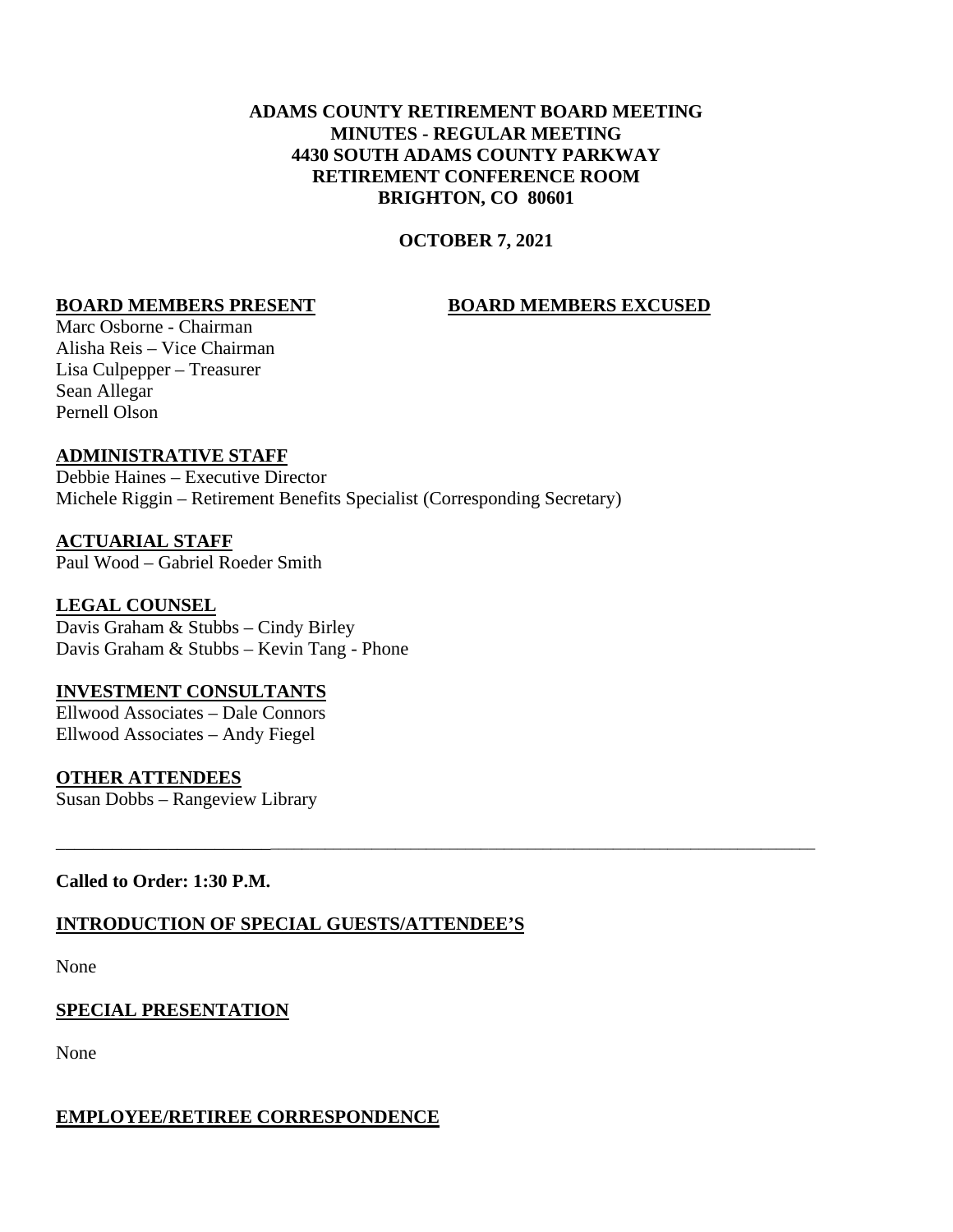None

#### **REGULAR BUSINESS SESSION**

#### **CONSENT AGENDA**

**Consent Agenda: Distributed by E-Mail**

**Approval of Regular Board Meeting Minutes – August 5, 2021 Approval of Money Manager Fund Totals – June, July & August 2021**

**Provided at Board Meeting: Approval of Terminated Retirement Members Payout Report – August & September 2021**

**Ratify of Administrative Expenditures – September 2, 2021**  Expenditures - \$ 46,671.57 Paid August Expenditures - \$755.14

**Ratify of Administrative Expenditures – October 7, 2021**  Expenditures - \$ 69,811.45 Paid September Expenditures - \$5,427.96

**Moved by Board Member – Mr. Olson Seconded by Board Member – Ms. Reis**

**Unanimously carried.**

#### **UNFINISHED BUSINESS**

#### **Davis Graham & Stubbs – Cindy Birley Board of Retirement Bylaws – Follow up**

Ms. Birley stated that she is reiterating Ms. Culpepper's comments made at the June 2021 Board meeting regarding the Retirement Bylaws when the change was made to have the Board meetings on the first Thursday of the month. Ms. Birley indicated that currently the Bylaws state the Board shall hold its regular monthly meetings each month at such time as set by the Chairman or at such other time and date as set by the Chairman. It also says the Board meetings can be cancelled by the Charmain. Ms. Culpepper feels that since she is statutorily appointed to be on the Board of Retirement, the Chairman should consult with her prior to cancelling the Board meetings as well as a 24-hour notice of such cancellation via email and telephone. Ms. Culpepper stated the reason for her recommendation is since we are beginning to expand to other areas this would give proper notice for people to attend and have a complete meeting as well as a quorum. Mr. Osborne commented that he should get consensus from all Board members to cancel a Board meeting. Ms. Birley stated that if the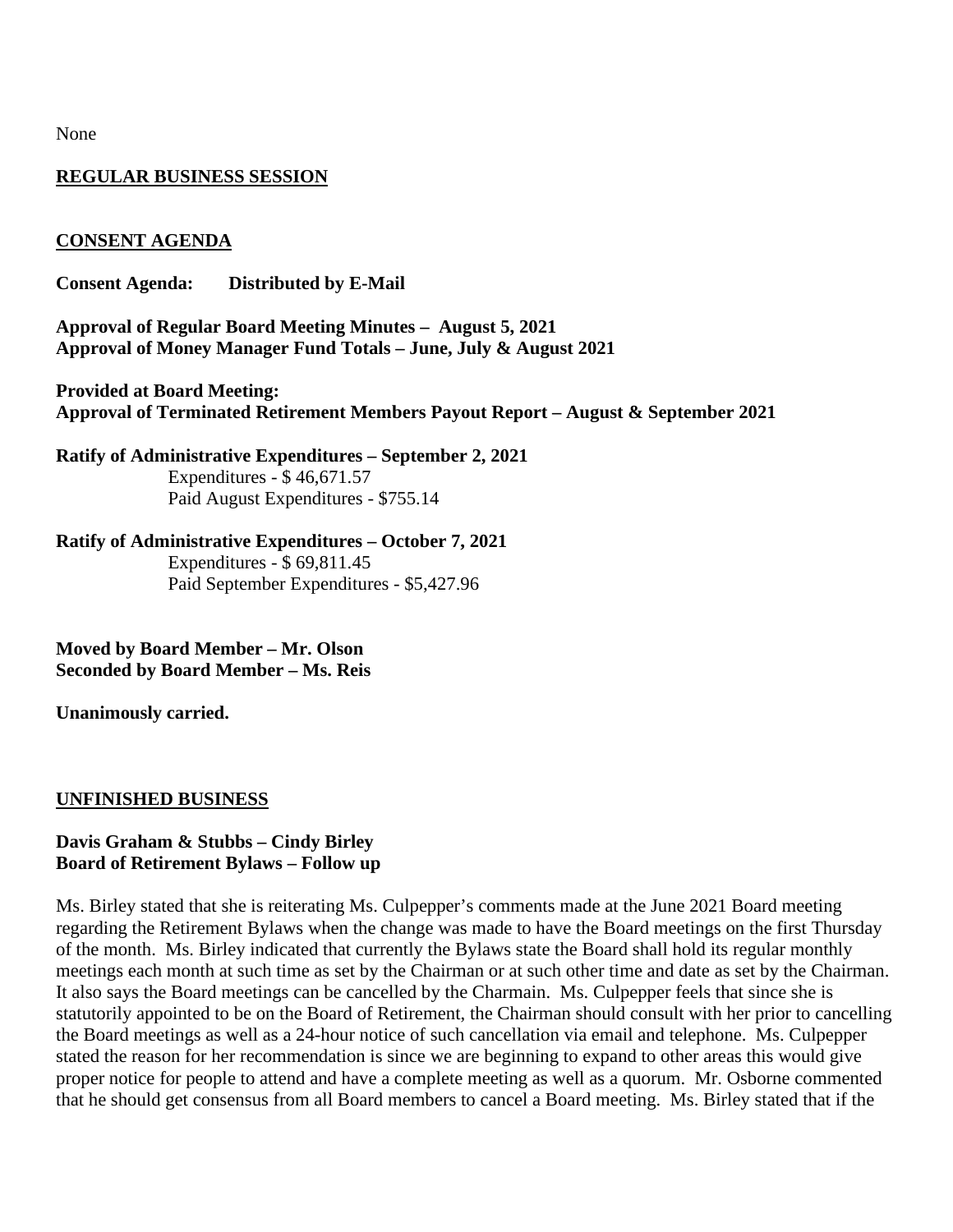majority of the Board votes to cancel a Board meeting it will be considered an official vote and will need to be ratified into the Board minutes.

#### **NEW BUSINESS**

#### **Ellwood/CAPTRUST – Dale Connors**

Mr. Connors indicated Ellwood is now CAPTRUST as of October 8, 2021. Mr. Connors stated that there is no change to the contract with the Adams County Retirement Plan. Mr. Connors and Mr. Fiegel will still be the consultants servicing the Plan. Mr. Connors stated CAPTRUST is a much larger firm with more resources and that they have a lot more back-office support. Mr. Connors commented that the contract with Adams County Retirement Plan has moved over to CAPTRUST and if the Board is not satisfied, they need to give a 30-day notice as stated in the current contract. Mr. Fiegel added CAPTRUST is independent and has no conflicts of interest between investment managers and they are majority employee owned. Mr. Osborne indicated he would be interested in hearing more on the ESG's and how they fit in with the Adams County Retirement Plan. Mr. Fiegel will do some educational training at a future Board meeting.

Ms. Culpepper moved to ratify and approve Mr. Osborne's signature to move to CAPTRUST into the Board minutes. Mr. Allegar seconded the motion, and it was unanimously carried.

#### **STANDING REPORTS**

#### **Ellwood Associates – Dale Connors Monthly Investment Update**

Mr. Connors stated that the August 2021 stock market was good and that the US stocks continue to lead the way. Mr. Connors indicated that the S&P 500 was down 4.7% making YTD only a 16% return. Mr. Connors stated that emerging markets were down 3.9% and the bond was down 1.6% YTD. Mr. Connors indicated Adams County Retirement Plan at the end of September 2021 was at \$353,307,148.

#### **Davis Graham & Stubbs – Cindy Birley Legal Update**

Mr. Teng reported by phone that he has been working on a side letter from Varde Dislocation Fund. He stated that the side letter was with regards to a most favorite nations election form. Mr. Teng indicated that the side letter agreements are separate for specific investors allowing for terms that vary from standard terms in the partnership agreement. Mr. Teng indicated that due to the Plan's level of investment at \$7 million most of the terms in the election form were not available to the Plan. Mr. Teng stated that Adams County has their own side letter agreement with the fund containing the provisions that are most important. Mr. Teng indicated that DGS has reviewed the letter and submitted the agreement to US Bank. US Bank has signed and sent back to Varde. Mr. Connors indicated that the new US Bank representative Wendy Oldeen has been attentive and is based out of Chicago. Mr. Connors stated he will have Wendy reach out to the Retirement office and introduce herself. Ms. Haines mentioned to Mr. Connors that she has not contacted the Retirement office and still thought Enrico Strina, US Bank was still handling the account.

# **Gabriel Roeder Smith**

**Actuarial Update**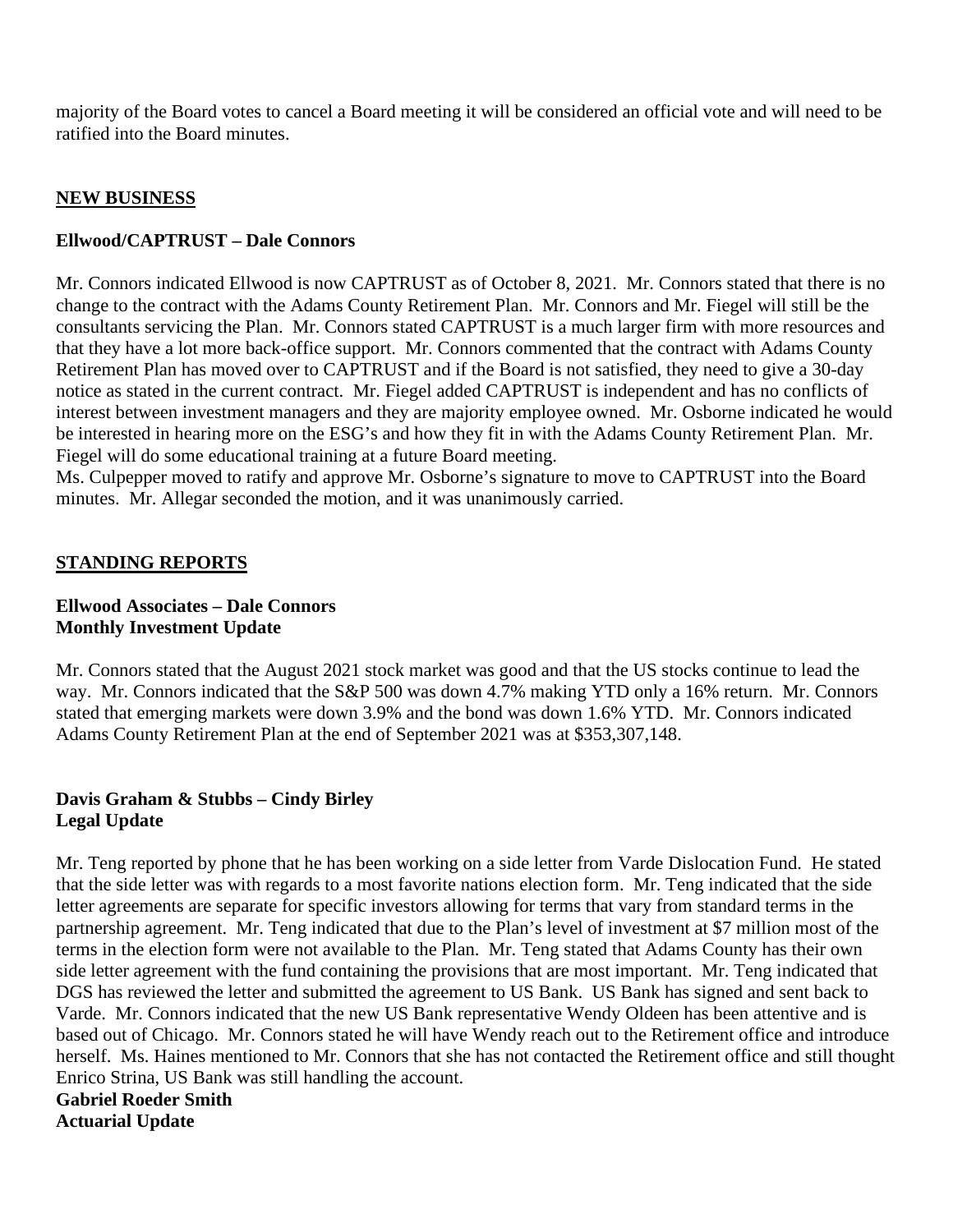Mr. Woods indicated he wanted the Board to think about any ideas they might have for training that they would like to see in the future. He stated some of the GRS clients have been interested in seeing training on covid mortality analysis, and stress testing. Mr. Woods stated another good idea would be to have training on what happens if things tip in the other direction which would also stress how important the County's continual contributions are to the Adams County Retirement Plan. Ms. Reis stated she would be interested in the training and thought that December or January would be a good time to do the training.

#### **Retirement Staff Administrative Business**

#### **PensionGold Update**

Ms. Haines stated the Bi-Weekly service request has been sent over to PensionGold and they are in the process of re-programming the Retirement system. Ms. Haines indicated that PensionGold' s goal is to have their side tested in October and have it to us in November for our testing. Ms. Haines stated that Ms. Hemberger is retiring at the end of this year and Mr. Luebkemann will be our new contact person, he has been on the programming side of PensionGold, and she feels comfortable with the change. Ms. Haines indicated that the LRS conference is going to be virtual this year she has signed herself and Ms. Riggin up for October 13, 2021. Ms. Haines indicated that each will get ten credit hours for attending the conference and we will have twenty hours of credit for future needs. Ms. Haines stated that IT will be updating the server that PensionGold sits on and it should be moved over in the next couple weeks.

#### **Board Member Election**

Ms. Haines stated the Retirement staff will be starting the Board member election for Mr. Allegar's position this month. She will be working with Ms. Hofner in the IT Department. Ms. Haines indicated the election will be handled just like the last election. Ms. Haines commented that the new Board member will be starting in February 2022.

#### **OTHER BUSINESS**

Mr. Osborne stated that the Board of Retirement has been put on the October 26<sup>th</sup> Study Session to present to the BoCC. He indicated this is to give the BoCC an update on how the additional contributions have helped the Plan.

Mr. Allegar moved to convene into Executive Session at 2:10P.M. Pursuant to C.R.S. Sections 24-6-402(4)(b) to receive legal advice regarding Plan administration. Ms. Culpepper seconded the motion and it was unanimously carried

#### **EXECUTIVE SESSION**